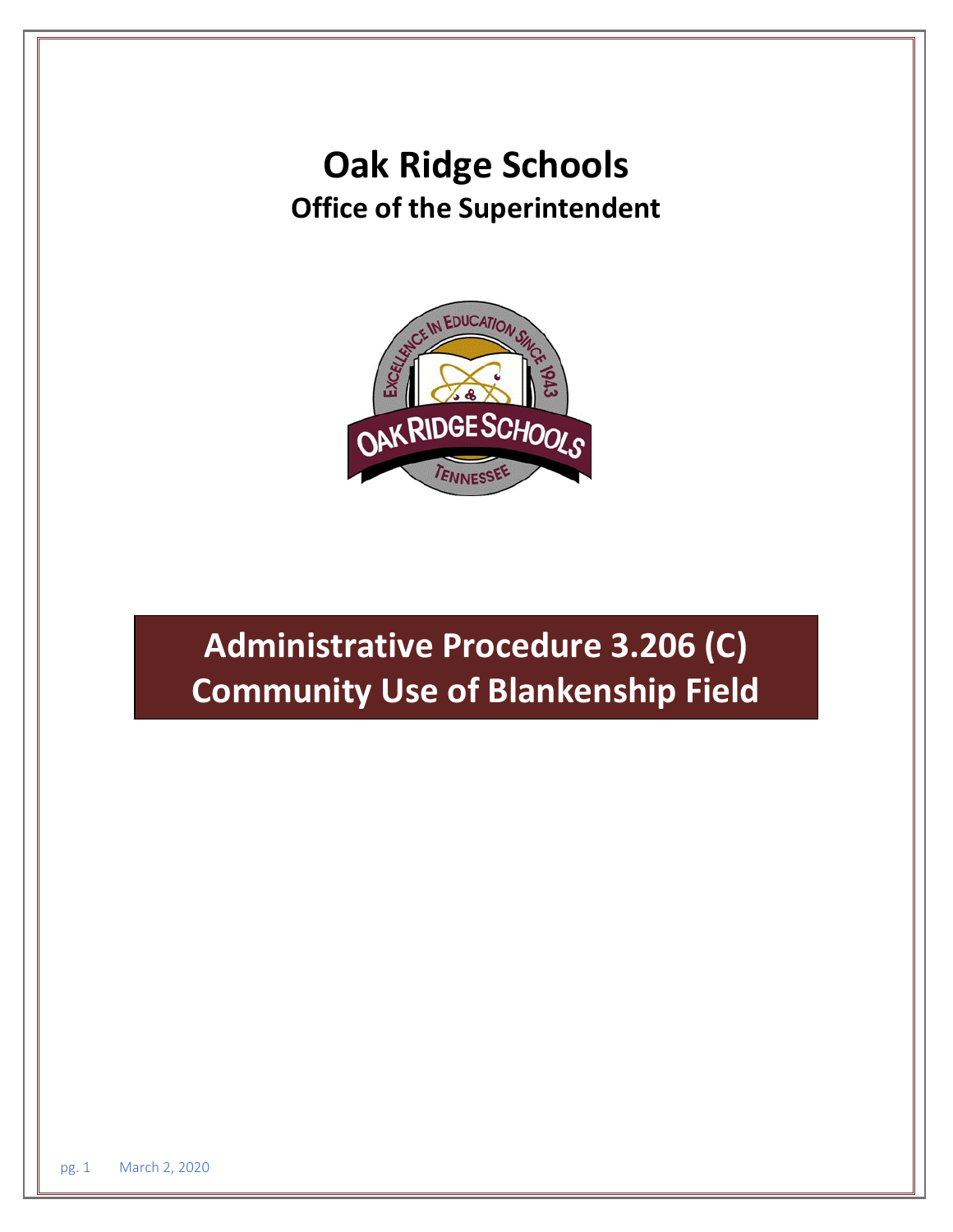# **Table of Contents**

| <b>Classification of Types of Use:</b>                                |
|-----------------------------------------------------------------------|
|                                                                       |
| <b>Class II - Non-Profit Community Groups Offering Programs Which</b> |
| Class III - Other Activities Sponsored by Community Groups Page 7     |
|                                                                       |
|                                                                       |
|                                                                       |
|                                                                       |
|                                                                       |
|                                                                       |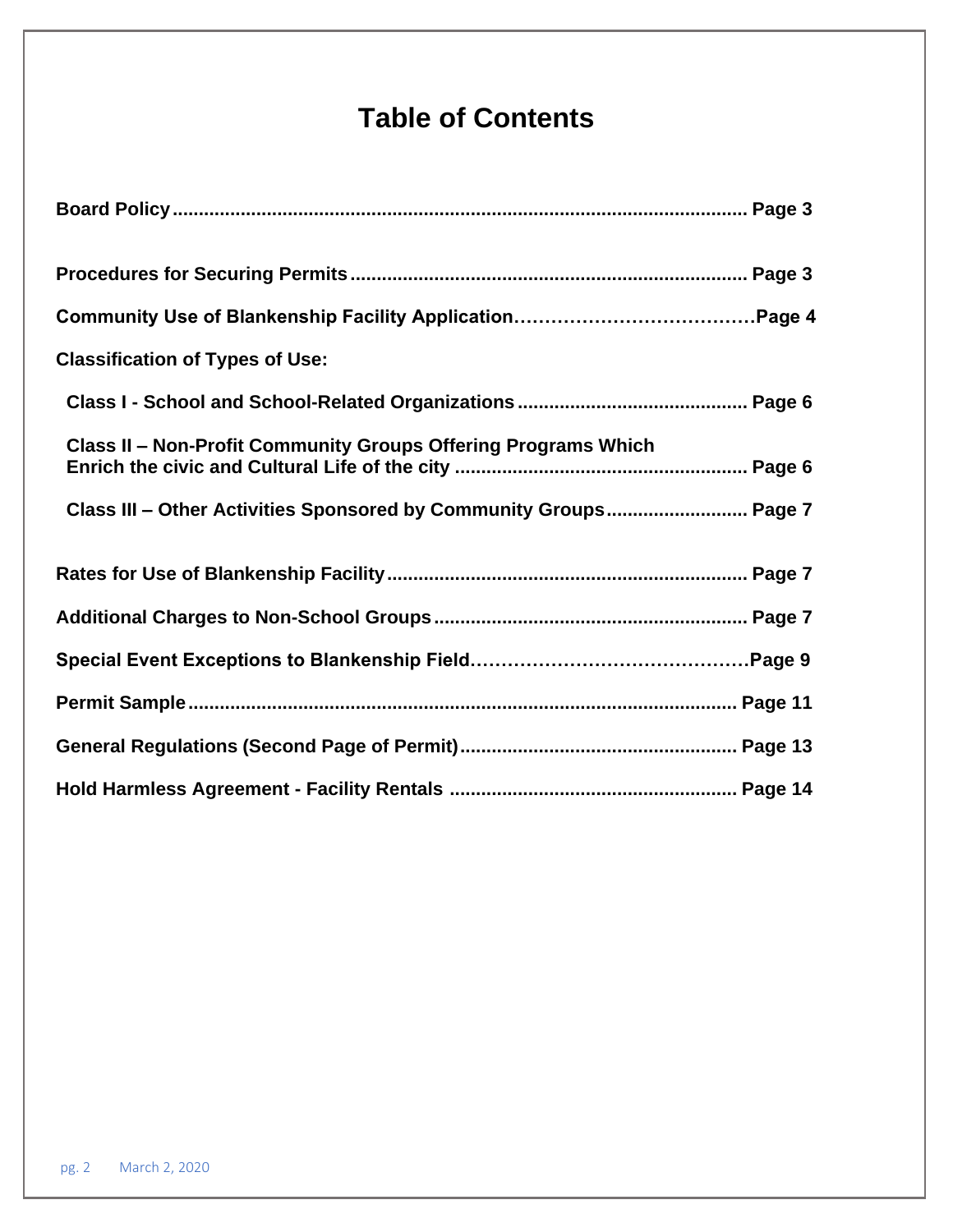### **BOARD POLICY**

*This Administrative Procedure shall serve as a supplement to Oak Ridge Schools Board Policy 3.206 Community Use of School Facilities.*

#### **Procedures for Securing a Permit to Reserve the Blankenship Facilities**

The Blankenship Field Facility is an Oak Ridge City Park and is available for individual and community groups to use. Individuals or community groups interested in reserving the Blankenship Field Facility should contact Oak Ridge Schools Maintenance and Operations Department at 865-425-3171 or the City of Oak Ridge Recreation and Parks Department at 865-425-3450 to attain an informational packet regarding the reservation process and use of the Blankenship Field Facility. Requests to reserve the Blankenship Facility can be made 10 months in advance. This facility is available each day dawn until dusk unless extended hours have been requested and approved. The information packet is also available online at [www.ortn.edu.](http://www.ortn.edu/) Click on Central Office, then click on Administrative Procedures (AP). The Blankenship Informational Packet is Policy 3.206(B).

### **Oak Ridge Schools Maintenance and Operations P.O. Box 6677 Oak Ridge, TN 37831-6677 865-425-3172**

Specific steps to be followed are:

- 1. Complete the application provided on page 4 of this packet.
- 2. Submit the completed application and a \$15.00 administrative fee to the Oak Ridge Schools Maintenance and Operations Department. They can be reached at 425-3171.
- 3. If the request can be granted under the policies of this bulletin, an authorized person in the office where you placed your application will issue a written permit indicating the facilities to be used and the charges to be made.
- 4. The organization's representative must provide a Certificate of Insurance in the minimum amount of \$1,000,000 per occurrence and sign the "Hold Harmless Agreement for Facility Use" prior to the date(s) of use. The insurance must have a rider listing the City of Oak Ridge and the Oak Ridge Schools as an "individual insured" party.
- 5. If not directly associated with the Oak Ridge School System (i.e. extra-curricular or co-curricular groups), and if the requester is requesting Class 1 or Class 2 status, a copy of the group's tax exemption certificate will be required.
- 6. After proper approval of the Permit, one copy will be provided to the Business Office, and one copy will be provided to the Supervisor of Maintenance. All invoices for facility use will be receipted by the Maintenance and Operations Office and must be received at least one week in advance of reserved date(s) if payment is required.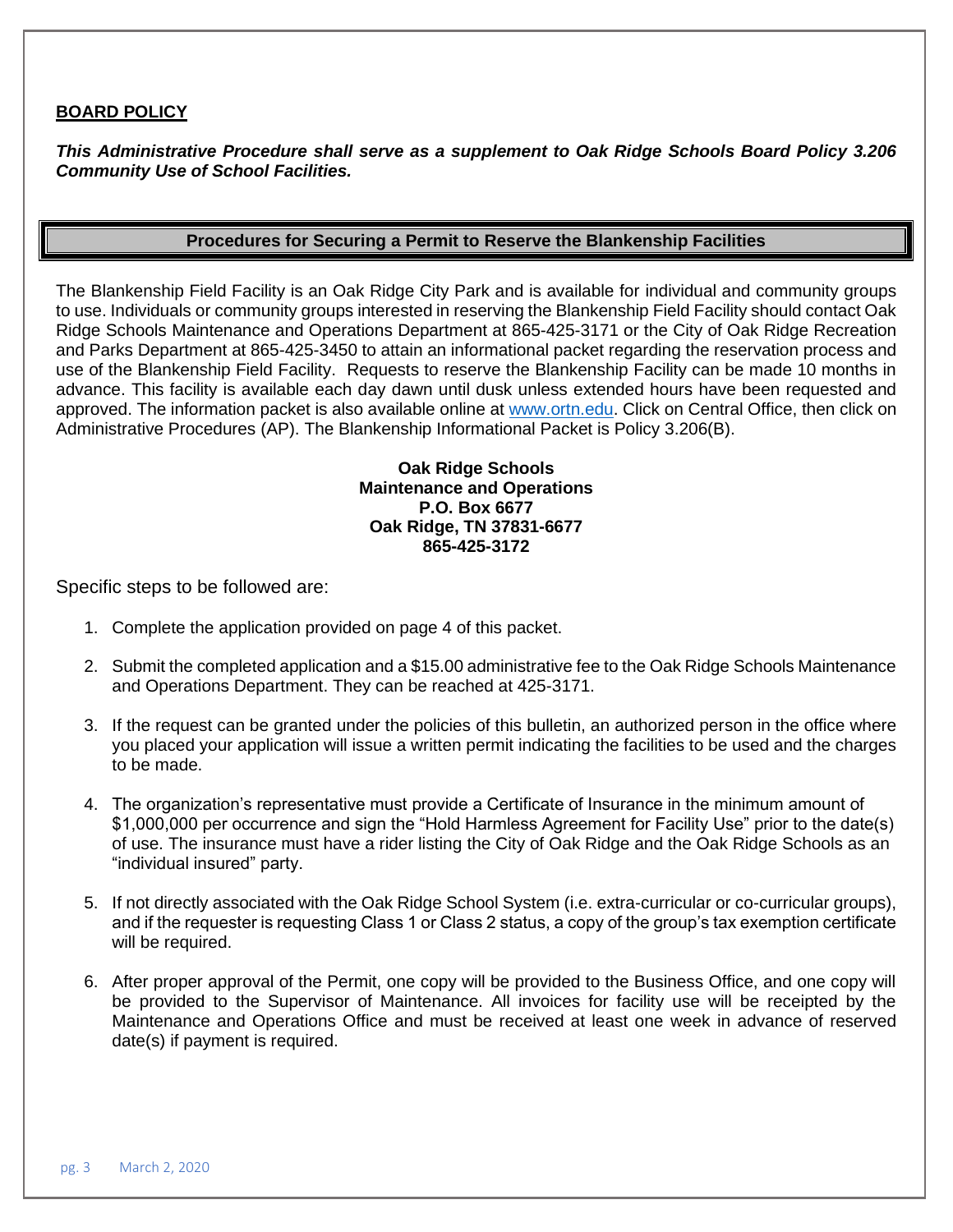|                             | $Time(s): \begin{tabular}{ c c } \hline \quad \quad & \quad \quad & \quad \quad \\ \hline \end{tabular}$ |
|-----------------------------|----------------------------------------------------------------------------------------------------------|
| <b>Contact Information:</b> |                                                                                                          |
|                             |                                                                                                          |
|                             |                                                                                                          |
|                             |                                                                                                          |
|                             |                                                                                                          |
|                             |                                                                                                          |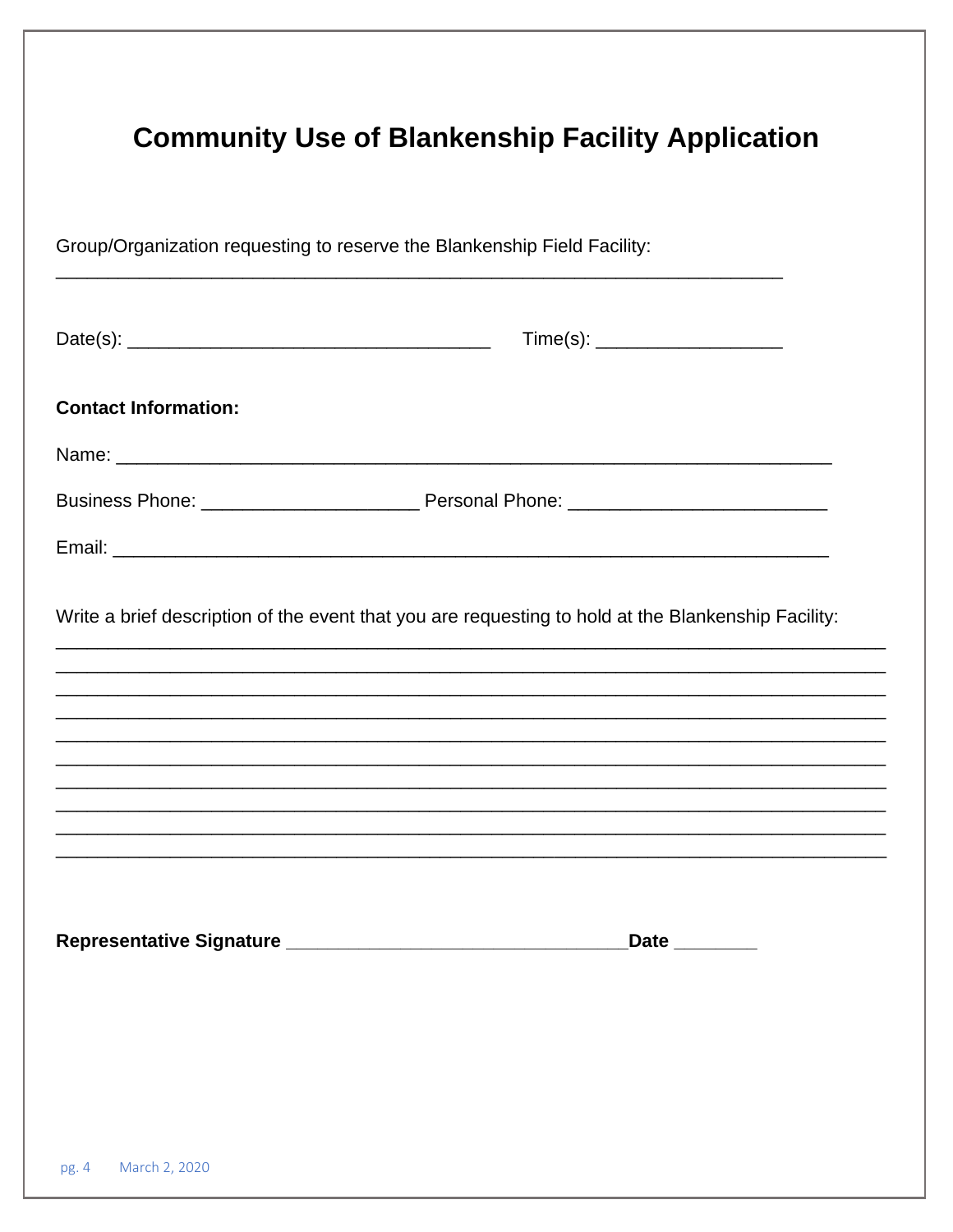## Information below will be completed by Oak Ridge Schools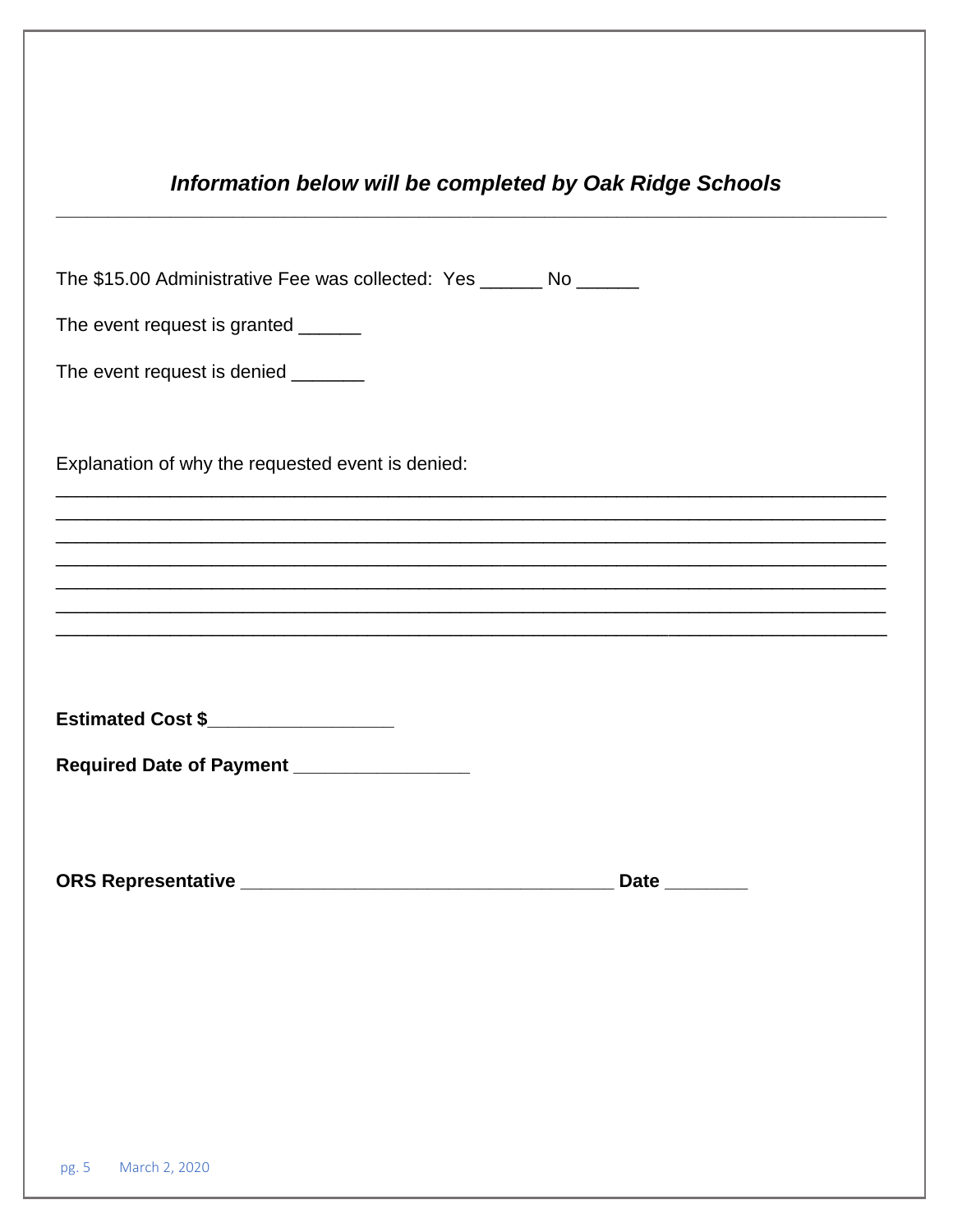### **Classification on Types of Use**

### **Class I – School and School Related Organizations**

Community groups whose **exclusive** purpose is to serve the children and youth of the City and to agencies of the City government for occasional meetings are in this classification. Examples of organizations whose activities usually are included in Class I are as follows (but not limited to):

Band Parents Group Boy Scouts, Cub Scouts Boys and Girls Club Girl Scouts, Brownies Girls Inc. Oak Ridge Education Association Oak Ridge Schools Credit Union School Booster Clubs TSSAA

Non-school groups will not be charged to use the Blankenship Facility with the exception of the field lights and scoreboard. Use of the field lights and scoreboard will be charged in compliance with Class I rental rates as provided on page 7. The City of Oak Ridge Recreation and Parks Department and the Superintendent's Facility Rental Committee shall decide the Class in the event that an applicant has a discrepancy with Class placement or fees. All groups must notify the office of Maintenance and Operations in advance if they wish to use special school equipment and receive written permission authorizing each respective request.

#### **Class II – Non-Profit and Other Community Groups Offering Programs Which Enrich the Civic and Cultural Life of the City, and Occasional Special Requests of the City Manager for Community Use**

Non-profit and other community groups will not be charged for the use of the Blankenship facility with the exception of field lights and scoreboard. Use of the field lights and scoreboard will be charged in compliance with Class II rental rates as provided on page 7. When the activities involved are open to the public and when any admission charges are solely for the purpose of supporting and extending the community services of a recognized IRS Code Section 501C-3 organization. If requesting Class II status a copy of the state or federal certificate of exemption must be on file at the time of the request. The City of Oak Ridge Recreation and Parks Department and the Superintendent's Facility Rental Committee shall decide the Class in the event that an applicant has a discrepancy with Class placement or fees. Overtime pay for school custodians, requests for special services, or use of special equipment will incur appropriate charges for Class II users at the rates given in the attached lists. All groups must notify the office of Maintenance and Operations in advance if they wish to use special school equipment and received written permission authorizing each respective request.

Examples of organizations whose activities usually fall under this classification are as follows (but not limited to):

Oak Ridge Civic Ballet Association Oak Ridge Children's Show choir Oak Ridge Civic Music Association **League of Women Voters** 

Oak Ridge Community Orchestra **City and Non-Profit Recreation Leagues** Oak Ridge Community Band **Anderson County Election Commission**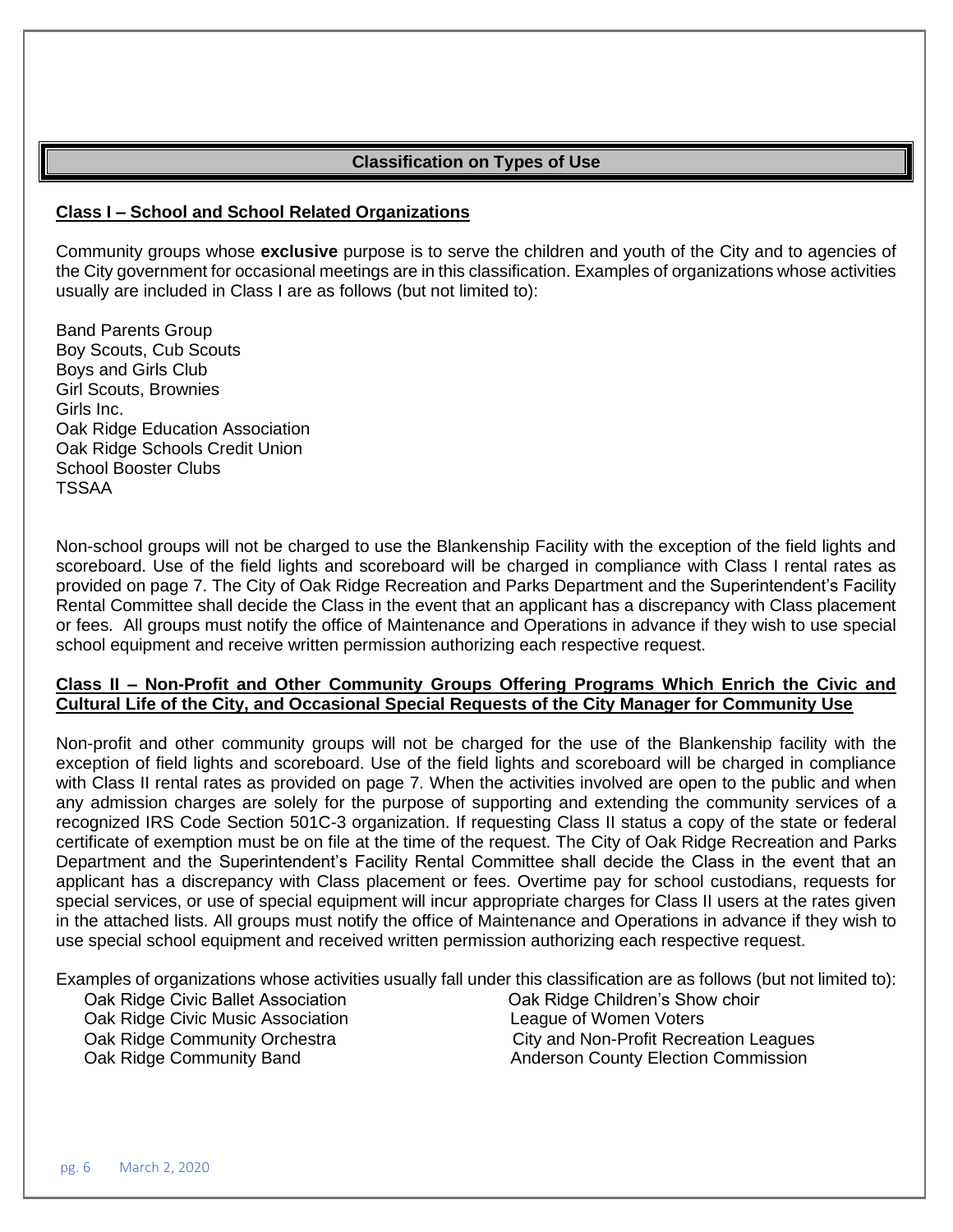### **Class III – Other Activities Sponsored by Community Groups**

When community groups request the use of school facilities for purposes other than indicated under Class I or II, charges shall be made as listed under Rate Schedule for Permits. Class III is not exempt from payment in any one category. Class III will also be responsible for utility costs for after hours and or weekend use. The Superintendent's Facility Rental Committee shall decide the Class in the event that an applicant has a discrepancy with Class placement or fees. When a community group sponsors activities for the benefit of its members only (dances, receptions, etc.) the activity shall be included under Class III.

### **Rental Rates for Blankenship Facility**

| <b>Facility</b>                  | <b>Class I</b>   | <b>Class II</b>  | <b>Class III</b>   |
|----------------------------------|------------------|------------------|--------------------|
| <b>Synthetic Field</b>           | N/A              | N/A              | \$400.00 per event |
| <b>Field Lights</b>              | \$100.00 per day | \$100.00 per day | \$100.00 per day   |
| <b>Pressbox/Small Scoreboard</b> | N/A              | N/A              | \$150.00           |
| <b>Lower Ticket Booth</b>        | N/A              | N/A              | \$50.00            |
| <b>Lower Restrooms</b>           | N/A              | N/A              | \$150.00           |
| <b>Lower Concession Stand</b>    | N/A              | N/A              | \$100.00           |
| <b>Upper Restrooms</b>           | N/A              | N/A              | \$150.00           |
| <b>Cleaning Deposit</b>          | N/A              | N/A              | \$500.00 per event |
| <b>Scoreboard Operator</b>       | \$10.00 per hour | \$10.00 per hour | \$10.00 per hour   |

# **Additional Charges to Non-School Groups**

- 1. There will be a \$15.00 Administrative Fee charged for each permit issued. Applies to Class I, Class II and Class III.
- 2. There will be a \$ \$20.00 Administrative Fee charged for each request to revise an existing Permit (changing the date and or time, addition of dates and/or times). Applies to Class 1, Class II, and Class III.
- 3. Class III organizations approved to perform cleaning services at the Blankenship facility following their event will be required to provide a \$500 cleaning deposit. Receipt of the deposit is required prior to the event date. After facility inspection, only if the cleaning meets expectations, the cleaning deposit will be refunded to the renting organization (in the form of a refund check issued by the District). If the facility cleaning does not meet expectation, the cleaning deposit will be used to cover the cost of cleaning the facility.
- 4. Unless the proper representative in the office where the Permit was obtained (Office of Maintenance and Operations) is notified in writing (72) hours in advance to cancel a Permit, payment of full balance of permit charge will be required. Confirmation of the cancellation request must also occur for the request to be honored. Applies to Class 1, Class II, and Class III.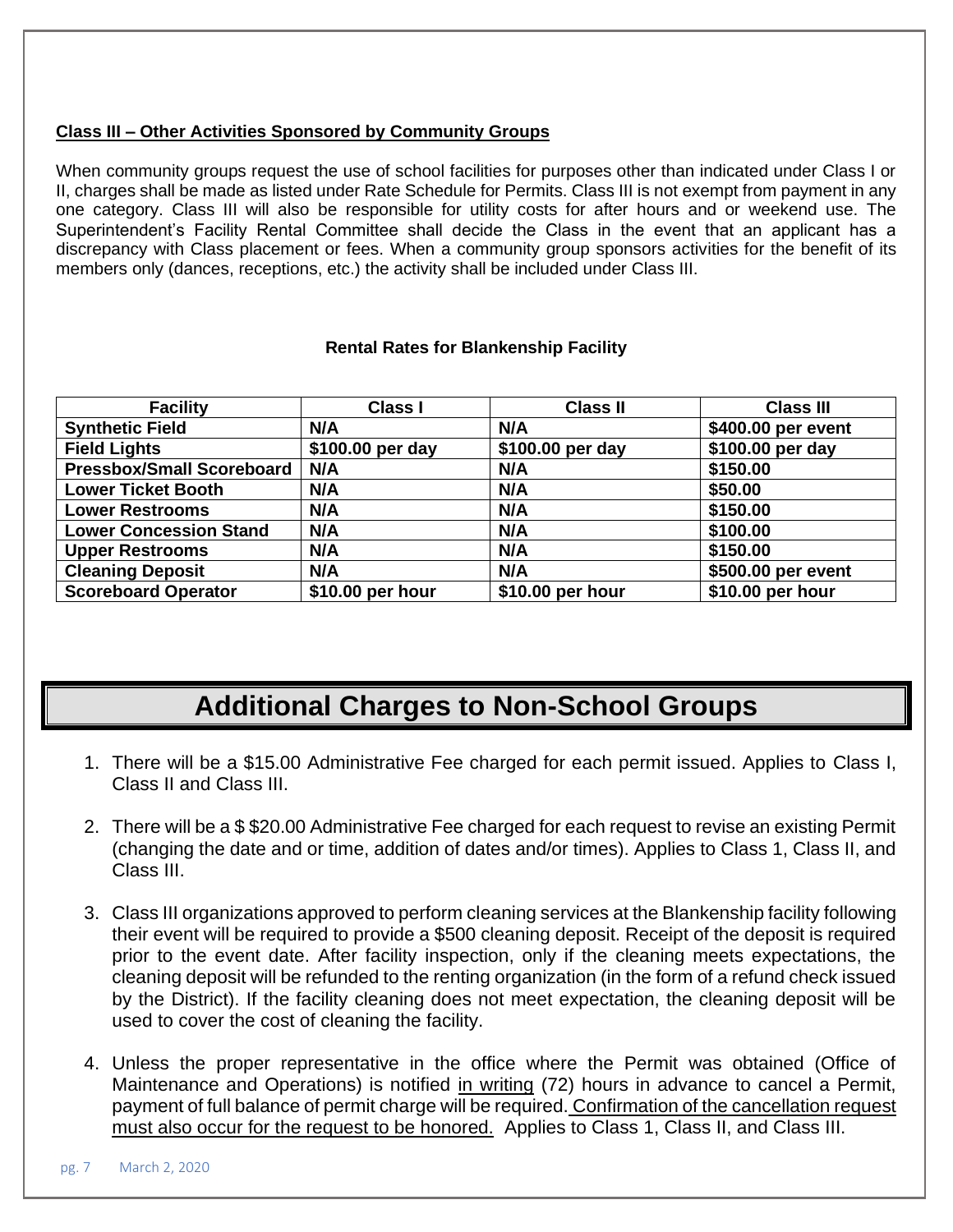5. Only school personnel designated by the schools concerned may operate the equipment located at the facility. Special arrangements for an operator must be made with the school concerned.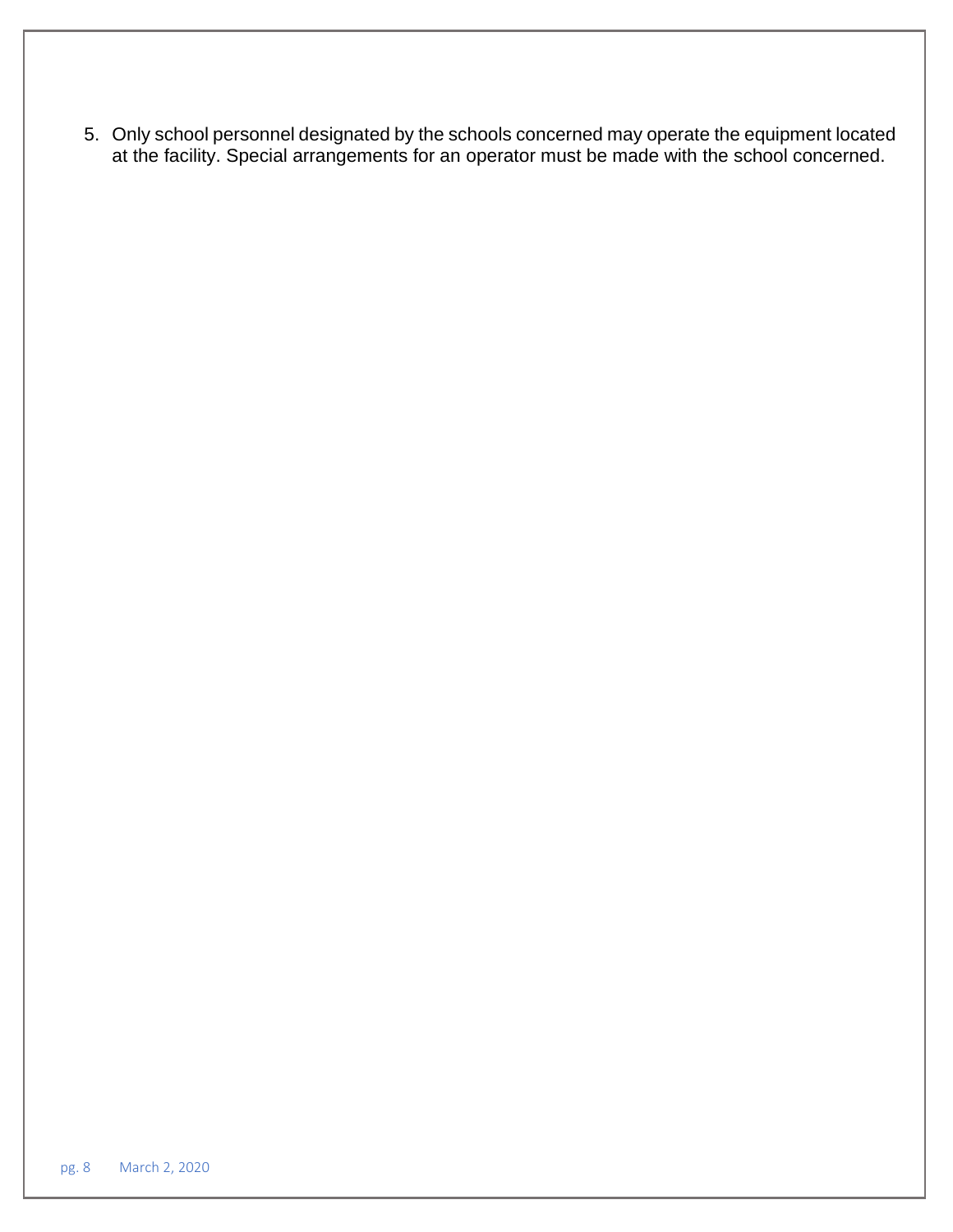### SPECIAL EVENT EXCEPTIONS TO BLANKENSHIP POLICIES

Upon approval of special event exceptions to the policy at Blankenship Field by the City of Oak Ridge Recreation and Parks Department and the Oak Ridge Schools Facilities Approval Committee the Lessee,

does hereby agree to accept all responsibility for property damage that stems from the Lessee's activities at Blankenship Field above and beyond that of the turf care provisions. Lessee will coordinate with Oak Ridge Schools Maintenance and Operations Department and the contracted vendors to advise on acceptable vendor practices for set up or services provided at the requested events.

# Blankenship Field Turf Care

Careful consideration will be given to groups requesting to use the Blankenship Field Facility for events to assure that the field turf is not damaged. The following restrictions and expectations will be thoroughly discussed with each group prior to approving a Blankenship facility use request.

- 1. Prior approval must be granted before any item or equipment can be placed on the Blankenship Turf. Ex. Goals / Benches / Chairs / Tables / Stages / Sound systems / Tents
- 2. Colored drinks are not permitted. Only clear drinks may be served to avoid staining the turf.
- 3. Appropriate shoes must be worn while on the turf. Shoes such as high heels are not permitted on the turf and only cleats approved for synthetic turf may be used.

\_\_\_\_\_\_\_\_\_\_\_\_\_\_\_\_\_\_\_\_\_\_\_\_\_\_\_\_\_\_\_\_\_\_\_\_\_\_\_\_\_\_\_\_\_\_\_\_\_\_\_\_\_\_\_\_\_\_\_\_\_\_\_\_\_\_\_\_\_\_\_\_\_\_\_\_\_\_\_\_\_\_\_\_\_\_\_\_\_\_\_\_\_\_\_\_\_\_ \_\_\_\_\_\_\_\_\_\_\_\_\_\_\_\_\_\_\_\_\_\_\_\_\_\_\_\_\_\_\_\_\_\_\_\_\_\_\_\_\_\_\_\_\_\_\_\_\_\_\_\_\_\_\_\_\_\_\_\_\_\_\_\_\_\_\_\_\_\_\_\_\_\_\_\_\_\_\_\_\_\_\_\_\_\_\_\_\_\_\_\_\_\_\_\_\_\_ \_\_\_\_\_\_\_\_\_\_\_\_\_\_\_\_\_\_\_\_\_\_\_\_\_\_\_\_\_\_\_\_\_\_\_\_\_\_\_\_\_\_\_\_\_\_\_\_\_\_\_\_\_\_\_\_\_\_\_\_\_\_\_\_\_\_\_\_\_\_\_\_\_\_\_\_\_\_\_\_\_\_\_\_\_\_\_\_\_\_\_\_\_\_\_\_\_\_ \_\_\_\_\_\_\_\_\_\_\_\_\_\_\_\_\_\_\_\_\_\_\_\_\_\_\_\_\_\_\_\_\_\_\_\_\_\_\_\_\_\_\_\_\_\_\_\_\_\_\_\_\_\_\_\_\_\_\_\_\_\_\_\_\_\_\_\_\_\_\_\_\_\_\_\_\_\_\_\_\_\_\_\_\_\_\_\_\_\_\_\_\_\_\_\_\_\_ \_\_\_\_\_\_\_\_\_\_\_\_\_\_\_\_\_\_\_\_\_\_\_\_\_\_\_\_\_\_\_\_\_\_\_\_\_\_\_\_\_\_\_\_\_\_\_\_\_\_\_\_\_\_\_\_\_\_\_\_\_\_\_\_\_\_\_\_\_\_\_\_\_\_\_\_\_\_\_\_\_\_\_\_\_\_\_\_\_\_\_\_\_\_\_\_\_\_ \_\_\_\_\_\_\_\_\_\_\_\_\_\_\_\_\_\_\_\_\_\_\_\_\_\_\_\_\_\_\_\_\_\_\_\_\_\_\_\_\_\_\_\_\_\_\_\_\_\_\_\_\_\_\_\_\_\_\_\_\_\_\_\_\_\_\_\_\_\_\_\_\_\_\_\_\_\_\_\_\_\_\_\_\_\_\_\_\_\_\_\_\_\_\_\_\_\_ \_\_\_\_\_\_\_\_\_\_\_\_\_\_\_\_\_\_\_\_\_\_\_\_\_\_\_\_\_\_\_\_\_\_\_\_\_\_\_\_\_\_\_\_\_\_\_\_\_\_\_\_\_\_\_\_\_\_\_\_\_\_\_\_\_\_\_\_\_\_\_\_\_\_\_\_\_\_\_\_\_\_\_\_\_\_\_\_\_\_\_\_\_\_\_\_\_\_

- 4. No chewing gum
- 5. No tobacco products (All Oak Ridge School facilities are tobacco free)
- 6. No spikes or clamps that penetrate the surface.
- 7. No sunflower seeds
- 8. No fireworks or ignited batons
- 9. No food on the turf
- 10. No pets
- 11. No glass
- 12. No golf associated activities
- 13. No heaters
- 14. No vehicles

Exceptions request is as follows: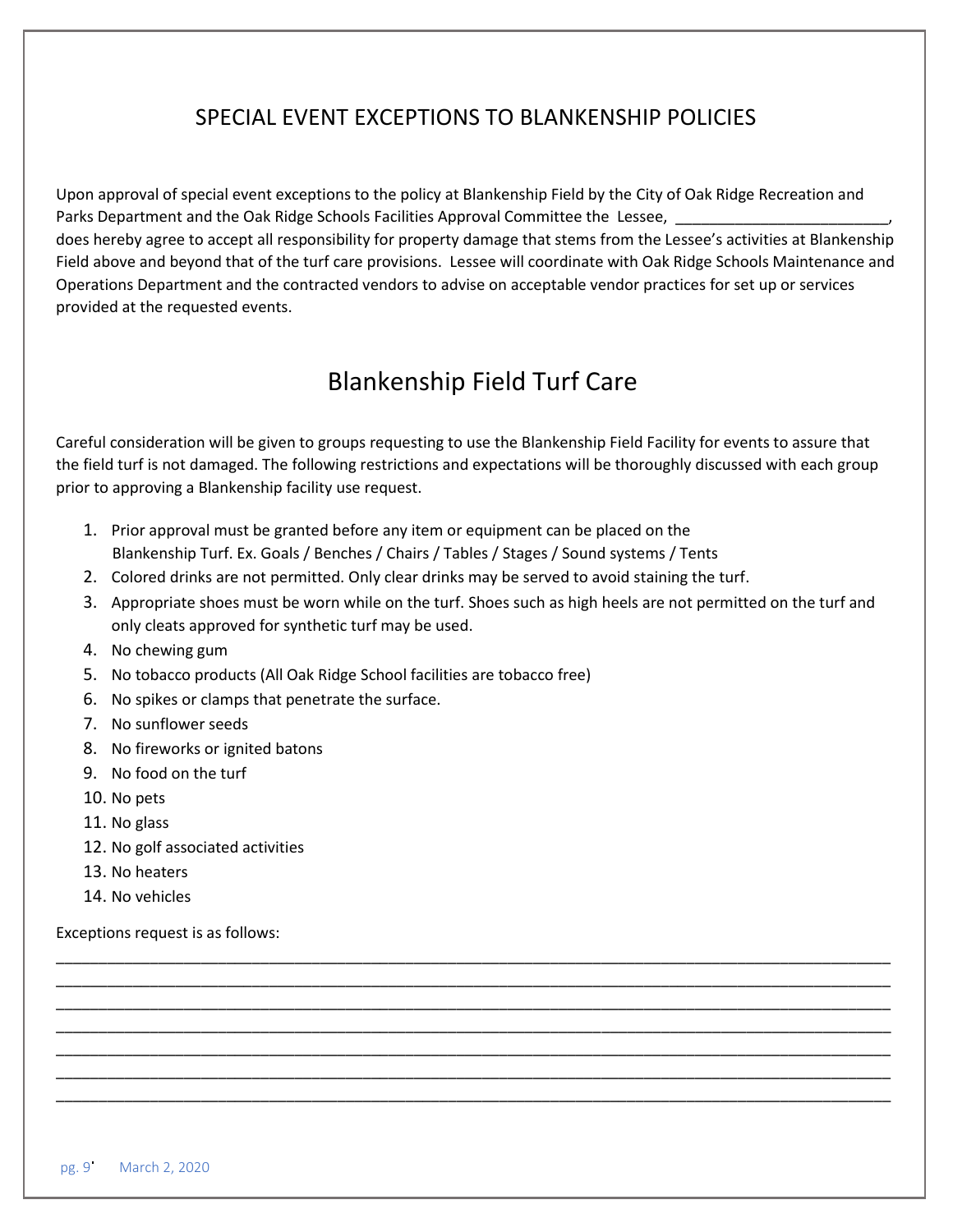### SPECIAL EVENT EXCEPTIONS TO BLANKENSHIP POLICIES

Page 2

The Lessee will provide a Certificate of Insurance naming the City of Oak Ridge and the Oak Ride Schools as additional insured on the liability policy and attach to this document.

WITNESS OUR HANDS for effective date \_\_\_\_\_\_\_\_\_\_\_\_\_\_\_\_\_\_\_\_\_\_.

**Oak Ridge Schools Maintenance and Operations PO Box 6677 Oak Ridge, TN 37831-6677 Phone: 865-425-3171**

BY: \_\_\_\_\_\_\_\_\_\_\_\_\_\_\_\_\_\_\_\_\_\_\_\_\_\_\_\_\_\_\_\_\_\_\_\_ **Supervisor of Maintenance and Operations** 

**Organization Name, Title Address Phone**

**BY: \_\_\_\_\_\_\_\_\_\_\_\_\_\_\_\_\_\_\_\_\_\_\_\_\_\_\_\_\_\_\_\_\_\_\_\_\_\_**

**Authorized Representative of Lessee/Group**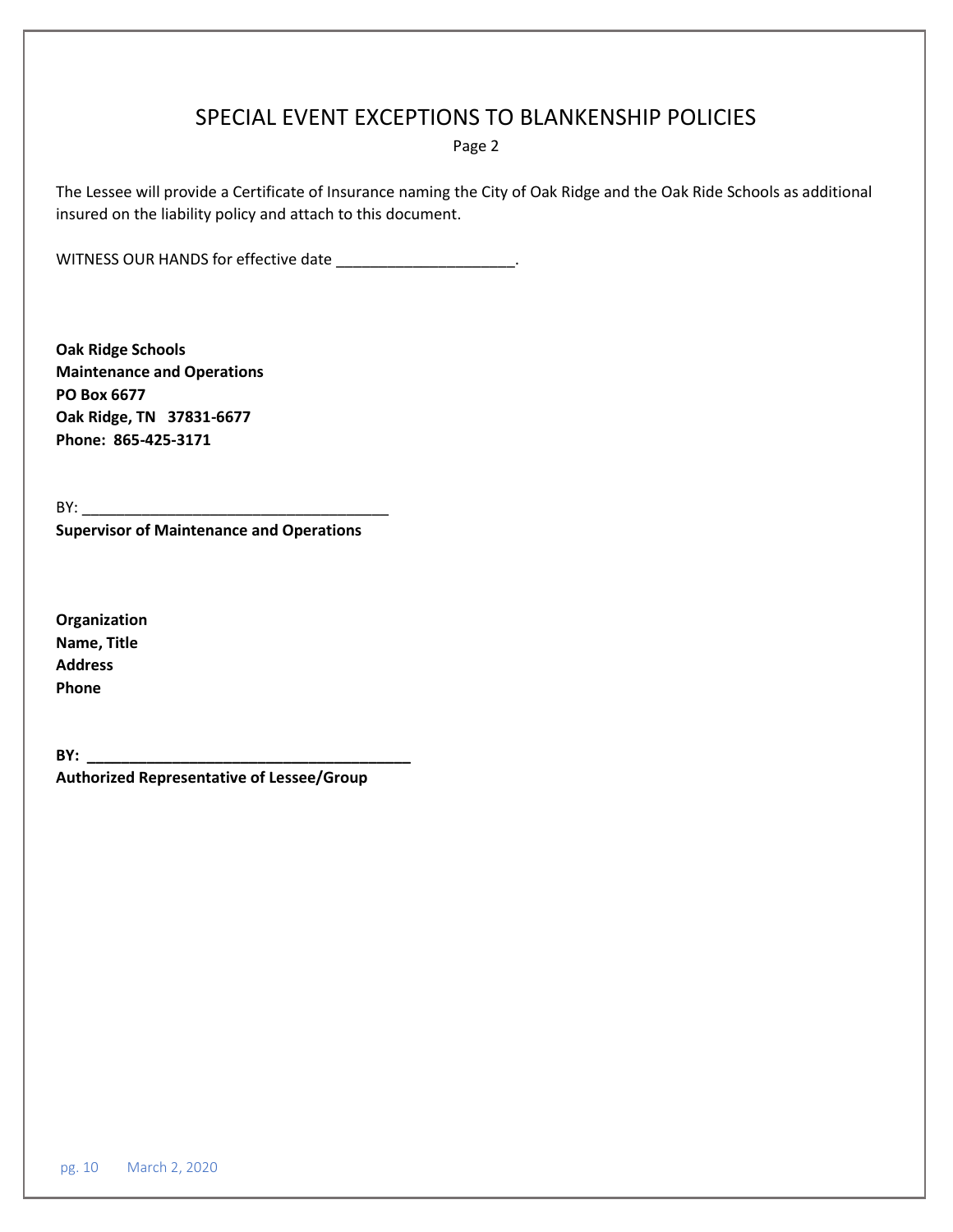

Date Permit Issued:

### Blankenship Field Agreement and Permit for Facility Use Permit Number:

THE CITY OF OAK RIDGE AND THE OAK RIDGE SCHOOLS agree to allow Lessee to use the Blankenship Field facility on the date(s) and time(s) as outlined below. Throughout this agreement, User will be referred to as the Lessee.

| Facility: |  |
|-----------|--|
|-----------|--|

Specific Date(s) \_\_\_\_\_\_\_\_\_\_\_\_\_\_\_\_\_\_\_\_ and Time(s) \_\_\_\_\_\_\_\_\_\_\_\_\_\_\_\_\_\_\_\_\_\_\_\_

Other Special Conditions:

#### Event/Activity:

- 1. The Lessee agrees to honor and enforce the facility rules and guidelines as outlined on the front and back of this Agreement.
- 2. It is recognized that neither the City of Oak Ridge nor the Oak Ridge Schools is responsible for the planning, development, or supervision of this event and subsequently, the City of Oak Ridge and the schools shall be held harmless for and from any claims of every nature whatsoever for personal injury or property damage that stems from the Lessee's activities.
- 3. Lessee agrees to furnish to Oak Ridge Schools a Certificate of Insurance in the minimum amount of \$1,000,000 per occurrence as outlined in Hold Harmless Agreement prior to the date(s) of use.
- 4. Lessee agrees to provide Oak Ridge Schools with signed "Hold Harmless Agreement for Facility Use" prior to the date(s) of use.
- 5. There will be a \$20.00 Administrative Fee for each revision and/or cancellation of a Permit.
- 6. Organizations which find it necessary to cancel permits must notify the proper representative in the office where the Permit was obtained (Supervisor of Maintenance and Operations) *IN WRITING* seventy-two (72) hours in advance or forfeit charges.

| Lessee Information                                                                                                                                                                           |                              |                |                                                 |                   |
|----------------------------------------------------------------------------------------------------------------------------------------------------------------------------------------------|------------------------------|----------------|-------------------------------------------------|-------------------|
|                                                                                                                                                                                              | User Group/Organization Name | Classification |                                                 |                   |
| Address:                                                                                                                                                                                     |                              |                |                                                 | OAK RIDGE SCHOOLS |
| Telephone:                                                                                                                                                                                   | <b>Business</b>              | Residence      |                                                 |                   |
| My signature below confirms that I have read, understand, and agree to<br>the "Rules and Regulations" on the Back of this Permit and Accept Full<br>Responsibility for the Use Listed Above. |                              |                | By:<br>Supervisor of Maintenance and Operations |                   |
|                                                                                                                                                                                              | Signature                    | Date           |                                                 |                   |
|                                                                                                                                                                                              |                              |                |                                                 |                   |
| March 2, 2020<br>pg. 11                                                                                                                                                                      |                              |                |                                                 |                   |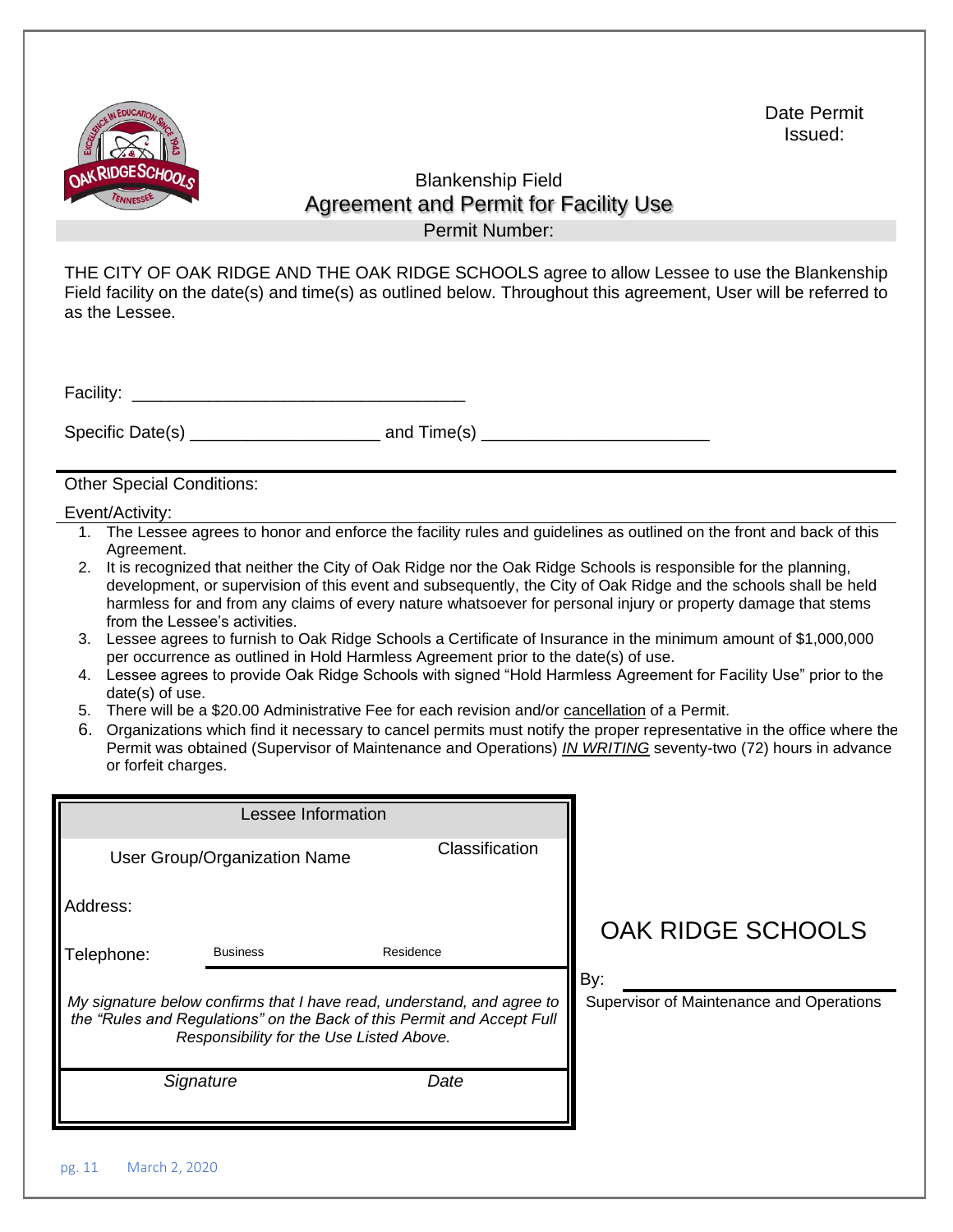Please review permit carefully, sign and return to the office of origination: **Oak Ridge Schools, Maintenance and Operations P.O. Box 6677 Oak Ridge, TN 37831-6677 Phone: 865-425-3171** *NOTE: Please attach Certificate of Insurance, Certificate of Tax Exemption, and signed Hold Harmless Agreement to Permit*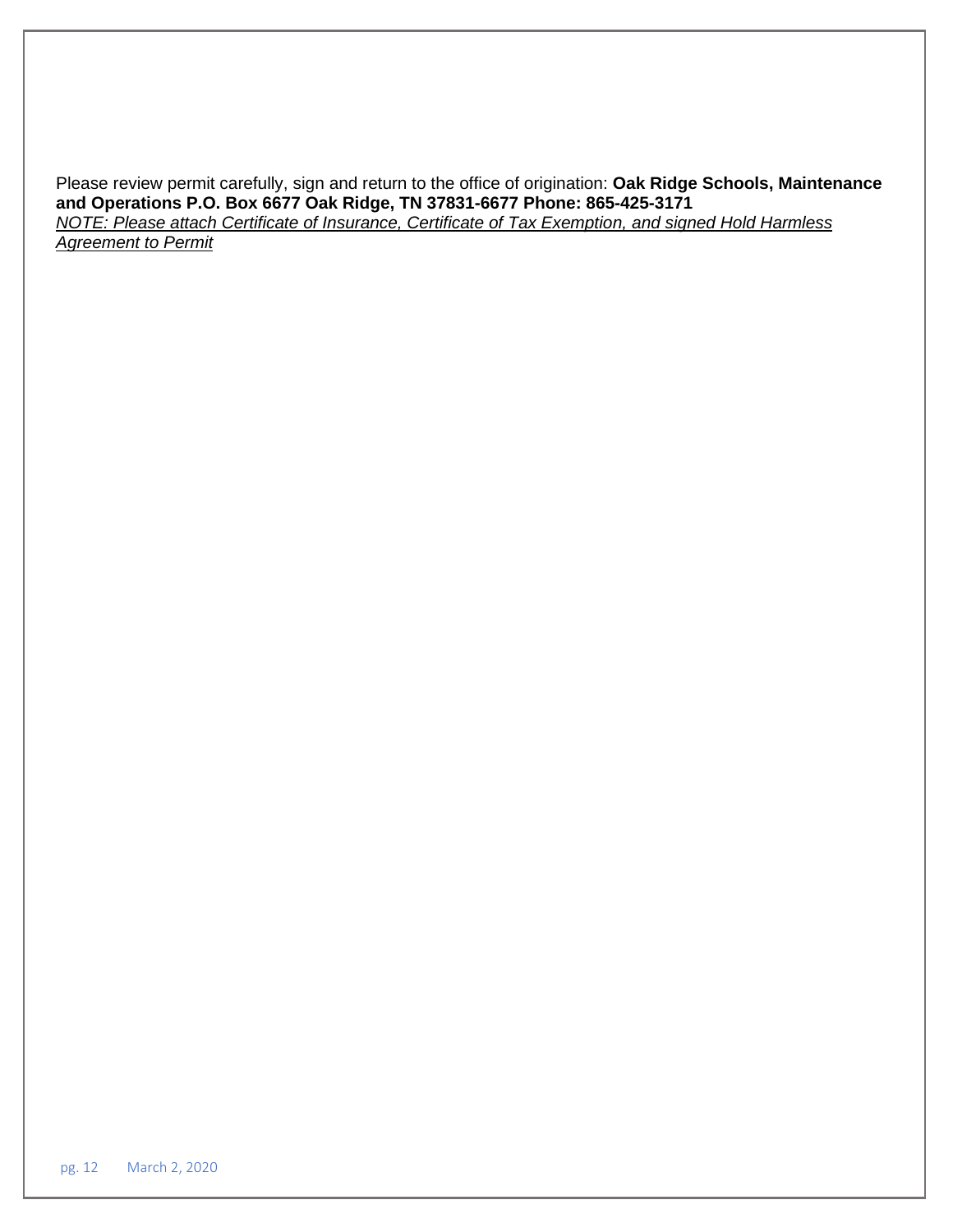### **Agreement for Facility Use and General Regulations – Facility Permit**

- 1. Activities officially sponsored by the Oak Ridge Schools shall have first priority on the use of school facilities. Second consideration will be given to local non-profit organizations who have documented 501(3)(C) status. All other request will be processed in the order in which they were received. Any scheduling conflicts will be resolved by the City of Oak Ridge Recreation and Parks Department and the Superintendent of Schools or designee. Community use shall be scheduled at a time and in a manner that does not interfere with other school use.
- 2. When a scheduling conflict occurs between local non-profit organizations due to multiple non-school requests to use a school facility, only one request, per community group or organization, will be honored in an effort to support all community organizations and groups.
- 3. Community use of facilities shall not be scheduled if the schools are scheduled to use the facility, except in special circumstances approved by the School Principal and Superintendent of Schools or his designee.
- 4. Scheduling of the Blankenship facility is handled by the officials of the Oak Ridge Schools.
- 5. Outside groups using school facilities are responsible for proper supervision of their activities, for observance of all fire and safety regulations, for adequate police protection, and for payment for any damage to facility property through their use. The City of Oak Ridge and the Board of Education accept no responsibility for loss of personal property or liability for injury to persons or property involved in community use of school facilities.
- 6. All functions shall end no later than 9:00 p.m. unless special permission is granted.
- 7. Should there be circumstances out of our control that make the Blankenship Facility unsafe for public use, the City of Oak Ridge and Oak Ridge Schools reserve the right to cancel reservations without liability.
- 8. Organizations which find it necessary to cancel permits must notify the proper representative in the office where the Permit was obtained (Office of Maintenance and Operations) IN WRITING seventy-two (72) hours in advance or forfeit charges.
- 9. Alterations to the Blankenship facility is prohibited (unless special permission has been secured). Also prohibited are: construction on school property and installation of special service facilities (electrical lighting, etc.). In all instances where special permission is granted.
- 10. A community group may request permission to have a licensed contractor make a temporary change to the Blankenship facility. Such requests must be made in writing and provide a clear explanation of the requested facility change. The following conditions must be met:
	- A. A written explanation of the requested alteration.
	- B. The name of the licensed contractor or company that will perform the requested alteration, as well as the company's proof of licensure and insurance to cover potential damage.
	- C. The name of the community group that is requesting and taking financial responsibility for the requested alteration or potential damage.
	- D. Written documentation that the requested temporary alteration will not damage the facility.
	- E. A schedule of when the alterations will be completed and removed.
	- F. Please be reminded that community groups and organization members are not authorized to make temporary or permanent changes to a school facility.
- 11. The use of tobacco products of any kind, alcoholic beverages, drugs, profane language, or gambling in any form is not permitted at the Blankenship facility.
- 12. Blankenship Field will not be available until 12:00 PM. the day following an ORHS home football game due to facility cleanup.
- 13. Permission for church use of the Blankenship facility to conduct religious services shall be granted only in emergency and special situations and on a temporary basis. All such uses will be at Class III rates.
- 14. No meeting shall be held in the Blankenship facility for purposes of advancing any doctrine or theory subversive to the State of Tennessee or the United States of America or for the purpose of advocating or inciting violence.
- 15. The Board of Education prohibits Class I use of the Blankenship facility for youth social clubs or youth groups which are not organized under regular and continuing adult supervision or any school group that proposes to use facilities for the express purpose of raising funds for non-school, personal purposes, or individual gain; however this regulation does not expressly forbid use by such groups under Classifications II and III.
- 16. Permission to use dressing rooms, ticket office, projection booth and special equipment shall be obtained at the time space is reserved. Access to such facilities may require additional cost.
- 17. Class I, II, and III groups, as well as other groups when deemed necessary will be required to pay for field light costs at a rate of \$100.00 per day.
- 18. Class III organizations approved to perform cleaning services at the Blankenship facility following their event will be required to provide a \$500 cleaning deposit. Receipt of the deposit is required prior to the event date. After facility inspection, only if the cleaning meets expectations, the cleaning deposit will be refunded to the renting organization (in the form of a refund check issued by the District). If the facility cleaning does not meet expectation, the cleaning deposit will be used to cover the cost of cleaning the facility.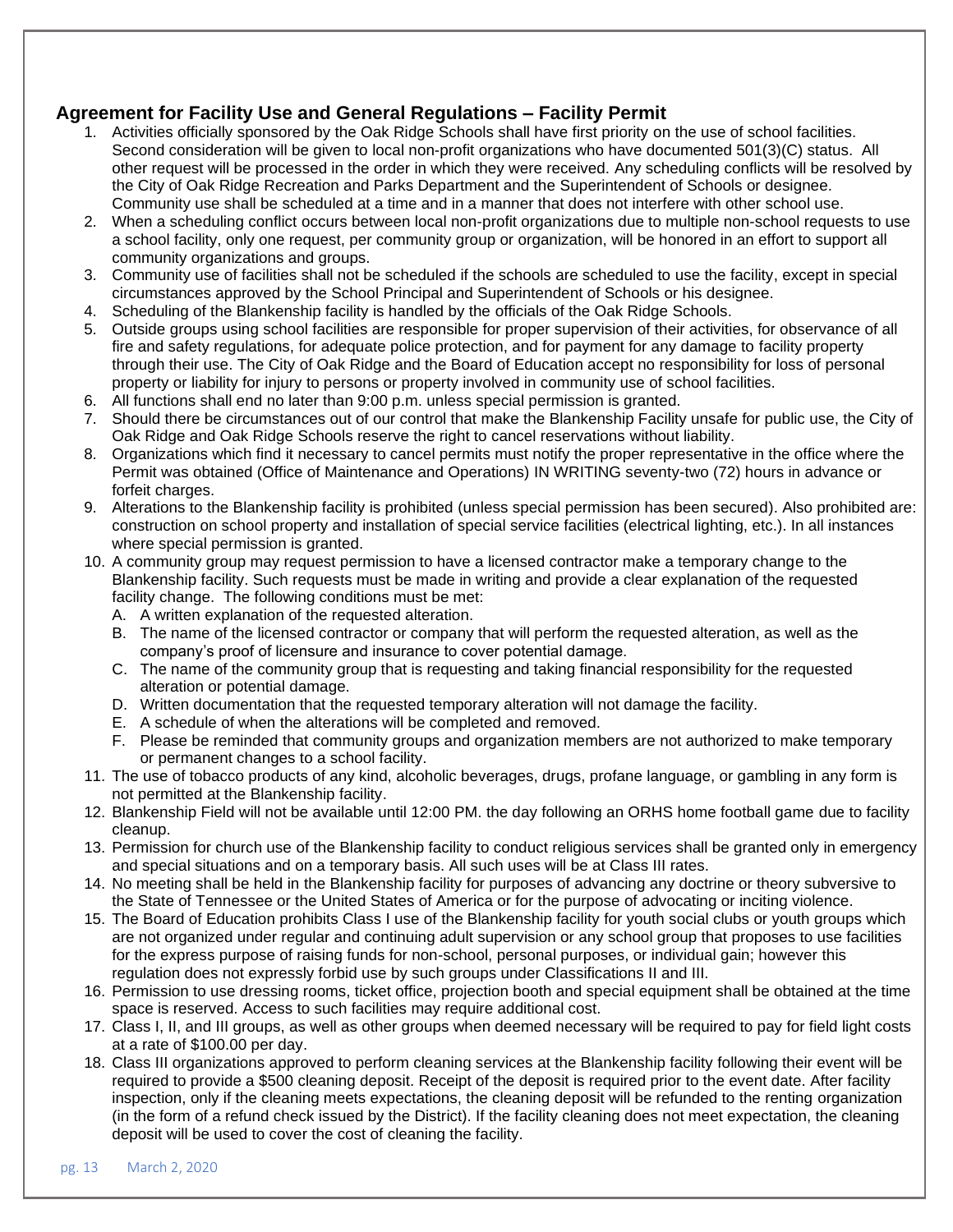### **HOLD HARMLESS AGREEMENT FOR FACILITY RENTALS**

This Agreement entered into as of the date of the respective signatures of the representatives

of the entities hereinafter names, by and between the City of Oak Ridge and the Oak Ridge Schools

and **\_\_\_\_\_\_\_\_\_\_\_\_\_\_\_\_\_\_\_\_\_\_\_\_\_\_\_\_\_\_\_\_\_\_\_\_\_** (Hereinafter referred to as Lessee).

### **WITNESSETH**:

In consideration of the **City of Oak Ridge and the Oak Ridge Schools** allowing **NAME OF USER GROUP** (name of Lessee) to conduct certain special events and activities upon property owned by the City of Oak Ridge, specifically *Name of Activity* to be held at the *Blankenship facility to be Used on Date(s) on the dates and times as shown as shown on Permit Number \_\_\_\_* and for other good and valuable considerations, the receipt and sufficiency of which is hereby acknowledged, the parties agree as follows:

- 1. Lessee (user) does hereby agree to indemnify and hold harmless the City of Oak Ridge and the Oak Ridge Schools for and from any and all claims of every nature whatsoever for personal injury and damages to property, for and from occurrences upon property owned by the City of Oak Ridge arising out of participation in Lessee (user) sanctioned activities.
- 2. Lessee (user) further agrees to procure and to cause to remain in full force and effect adequate liability insurance coverage regarding Lessee (user) activities on School property, said liability insurance to be in the minimum amount of \$1,000,000 per occurrence. Same shall provide that the City of Oak Ridge and the Oak Ridge Schools be an additional named insured there under. Lessee (user) shall cause to be furnished to Oak Ridge Schools a Certificate of Insurance in compliance with above stated requirements.
- 3. Lessee (user) further agrees that in conducting its activities on property of the City of Oak Ridge that it shall for itself, its agents, employees and participants at all times be subject to and adhere to all rules and regulations of Oak Ridge Schools, and all Ordinances of City and State.
- 4. Lessee (user) further agrees that it shall require all participants, vendors, and corporate sponsors to execute waivers wherein all rights of action or claims against the City of Oak Ridge and the Oak Ridge Schools for injuries or damages sustained by any participant in activities conducted on the City of Oak Ridge's property shall be waived.
- 5. In the event any action is brought against the City of Oak Ridge or the Oak Ridge Schools by any person for injuries or damages occasioned upon City of Oak Ridge's property and/or resulting from this special event, in addition to the provisions hereinabove set forth, Lessee (user) agrees to be liable for and indemnify the City of Oak Ridge and the Oak